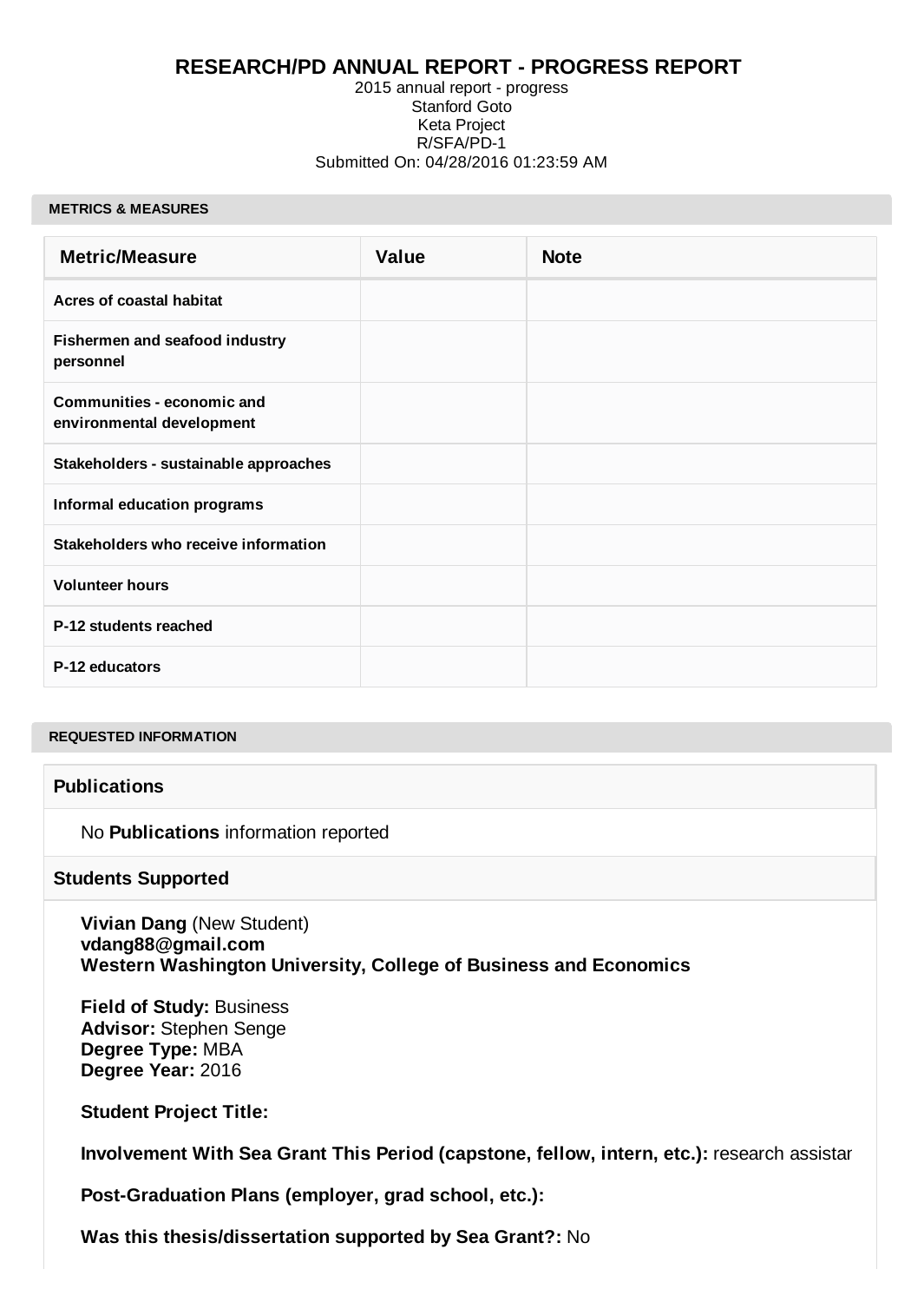**Thesis / Dissertation:** 

**New or Continuing?:** New

**Degree awarded this reporting period?:** No

**Financially supported?:** Yes

**Joseph Anderson** (New Student) **ander616@students.wwu.edu Western Washington University, Health and Community Studies**

**Field of Study:** Adult and Higher Education **Advisor:** Stan Goto **Degree Type:** MS **Degree Year:** 2016

**Student Project Title:** 

**Involvement With Sea Grant This Period (capstone, fellow, intern, etc.):** research assistar

**Post-Graduation Plans (employer, grad school, etc.):** Applying for doctoral program

**Was this thesis/dissertation supported by Sea Grant?:** No

**Thesis / Dissertation:** 

**New or Continuing?:** New

**Degree awarded this reporting period?:** No

**Financially supported?:** Yes

**Melina Zahalka** (New Student) **melinazahalka@gmail.com Western Washington University, Health and Community Studies**

**Field of Study:** Adult and Higher Education **Advisor:** Stan Goto **Degree Type:** MS **Degree Year:** 2015

**Student Project Title:** 

**Involvement With Sea Grant This Period (capstone, fellow, intern, etc.):** research assistar

**Post-Graduation Plans (employer, grad school, etc.):** Applying for doctoral program

**Was this thesis/dissertation supported by Sea Grant?:** No

**Thesis / Dissertation:** 

**New or Continuing?:** New

**Degree awarded this reporting period?:** Yes

**Financially supported?:** Yes

**Narratives**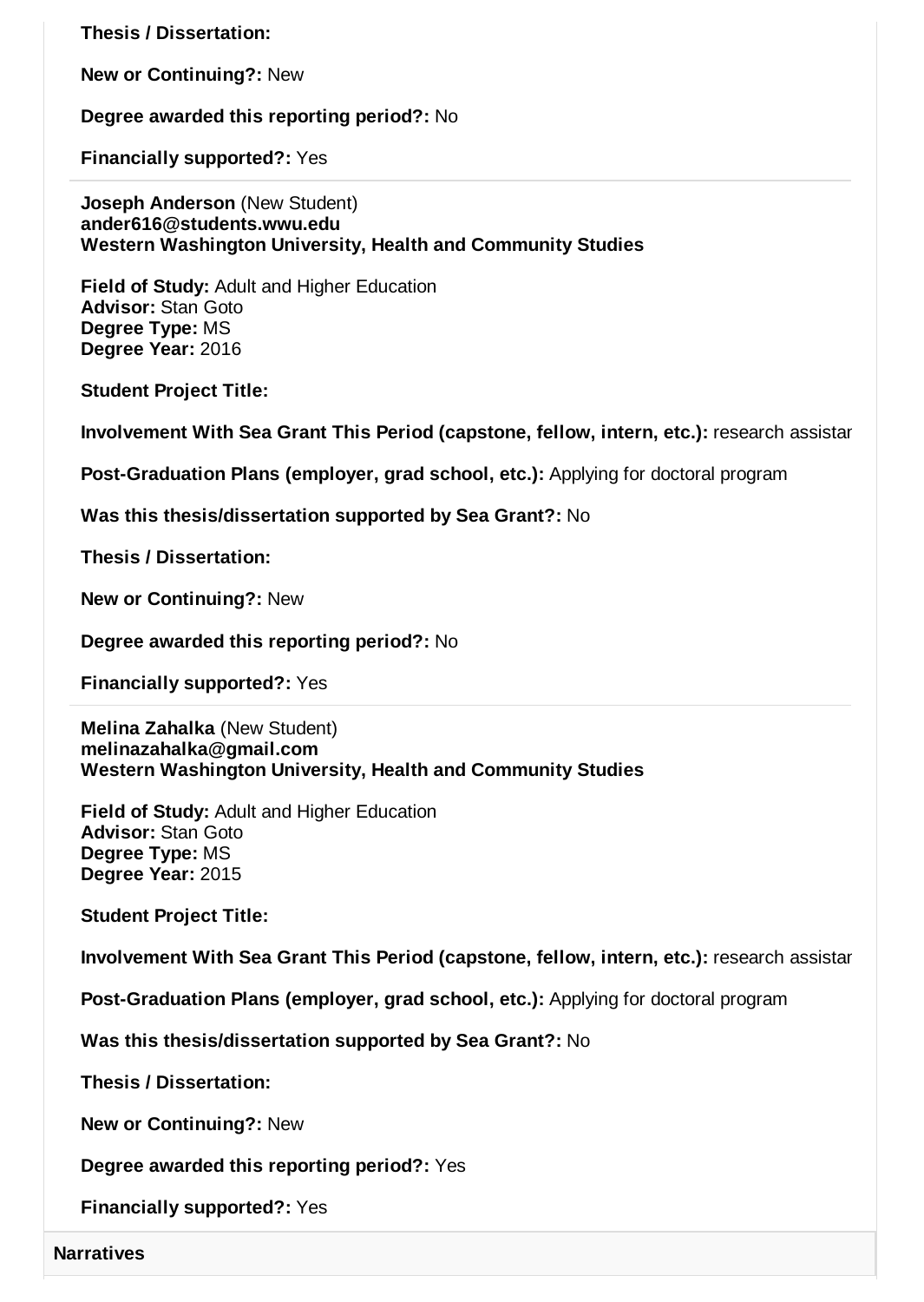## **Partners This Period**

**Puget Sound Salmon Commission Types:** Industry/Business **Scale:** REGIONAL **Notes:**

### **STANDARD QUESTIONS**

| <b>Impacts and Accomplishments</b> |                  |                                                                                                                                                                                                                                                                                                                                                                                                                                                                                                                                                                                                                                                                                                                                                                                                                                                       |  |  |
|------------------------------------|------------------|-------------------------------------------------------------------------------------------------------------------------------------------------------------------------------------------------------------------------------------------------------------------------------------------------------------------------------------------------------------------------------------------------------------------------------------------------------------------------------------------------------------------------------------------------------------------------------------------------------------------------------------------------------------------------------------------------------------------------------------------------------------------------------------------------------------------------------------------------------|--|--|
|                                    | (1)              |                                                                                                                                                                                                                                                                                                                                                                                                                                                                                                                                                                                                                                                                                                                                                                                                                                                       |  |  |
|                                    | <b>Type</b>      | accomplishment                                                                                                                                                                                                                                                                                                                                                                                                                                                                                                                                                                                                                                                                                                                                                                                                                                        |  |  |
|                                    | <b>Title</b>     | Washington Sea Grant investigators use a new<br>Amazon service to collect information on seafood<br>consumers' purchasing behaviors                                                                                                                                                                                                                                                                                                                                                                                                                                                                                                                                                                                                                                                                                                                   |  |  |
|                                    | <b>Relevance</b> | Seafood retailers in the Pacific Northwest lack up-to-<br>date research on salmon-buying trends. Existing<br>studies generally are not specific to Washington and<br>Oregon, and they typically do not differentiate among<br>salmon species. In addition, information on<br>consumer pricing perceptions is very limited. Better<br>consumer data would assist local seafood retailers to<br>make informed decisions about selling salmon<br>products that are not well established in the<br>marketplace.                                                                                                                                                                                                                                                                                                                                           |  |  |
|                                    | <b>Response</b>  | A Washington Sea Grant-supported study focused<br>on consumer perceptions of keta (chum) and pink<br>salmon, as well as consumer attitudes toward local<br>fishermen and sustainable fishing. Researchers<br>developed a survey for seafood consumers that was<br>pilot tested at an independent grocery store and a<br>specialty seafood outlet in Washington. Consulting<br>with WSG staff and the Puget Sound Salmon<br>Commission, researchers evaluated the initial results<br>and revised the survey to include price-point<br>questions. The final survey instrument was<br>administered electronically through Amazon's<br>Mechanical Turk, an online service that provides<br>access to a scalable, low-cost workforce. The survey<br>was distributed in Washington and Oregon, with a<br>national sample collected for comparison purposes. |  |  |
|                                    | <b>Results</b>   | Researchers currently are evaluating the 600<br>combined Washington and Oregon responses.<br>Because the national sample was relatively small and<br>geographically uneven, the team chose not to expand                                                                                                                                                                                                                                                                                                                                                                                                                                                                                                                                                                                                                                              |  |  |

it. They concluded that Mechanical Turk was a

point-of-sales surveys were less efficient.

useful tool for surveying consumers and learned that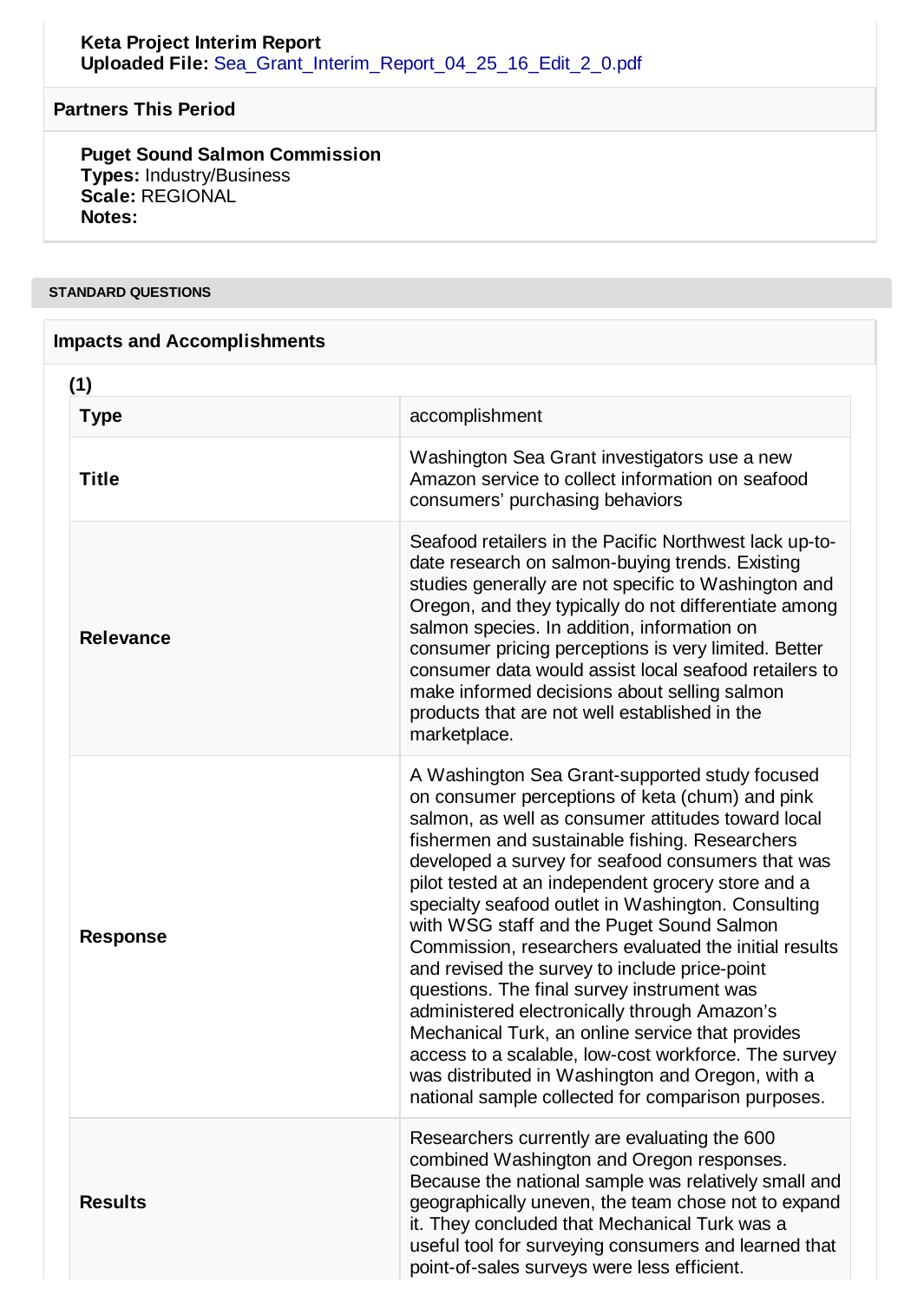| Recap                        | Washington Sea Grant-funded researchers<br>employed innovative ways to gather information on<br>consumers salmon-related perceptions to assist the<br>industry in their marketing efforts. |
|------------------------------|--------------------------------------------------------------------------------------------------------------------------------------------------------------------------------------------|
| <b>Comments</b>              |                                                                                                                                                                                            |
| <b>Primary Focus Area</b>    | Sustainable Fisheries and Aquaculture                                                                                                                                                      |
| <b>Secondary Focus Areas</b> |                                                                                                                                                                                            |
| Goals                        |                                                                                                                                                                                            |
| <b>Partners</b>              | <b>Puget Sound Salmon Commission Western</b><br><b>Washington University</b>                                                                                                               |
| <b>PI</b> Draft              |                                                                                                                                                                                            |

## **Tools, Technologies, Information Services / Sea Grant Products**

| (1)                                     |                                                                      |  |
|-----------------------------------------|----------------------------------------------------------------------|--|
| <b>Description</b>                      | Survey instrument - purchasing behaviors among<br>seafood consumers. |  |
| Developed (in the reporting<br>period)? | Yes                                                                  |  |
| Used (in the reporting period)?         | Yes                                                                  |  |
| <b>Used for EBM?</b>                    | N <sub>0</sub>                                                       |  |
| <b>ELWD</b> product?                    | <b>No</b>                                                            |  |
| <b>Number of managers</b>               | $\overline{0}$                                                       |  |
| <b>Description/Names of managers</b>    |                                                                      |  |
| Reported in previous year?              |                                                                      |  |

# **Economic Impacts**

No **Economic Impacts** information reported

# **Community Hazard Resilience**

No **Community Hazard Resilience** information reported

**Meetings, Workshops, Presentations**

No **Meetings, Workshops, Presentations** information reported

### **Leveraged Funds**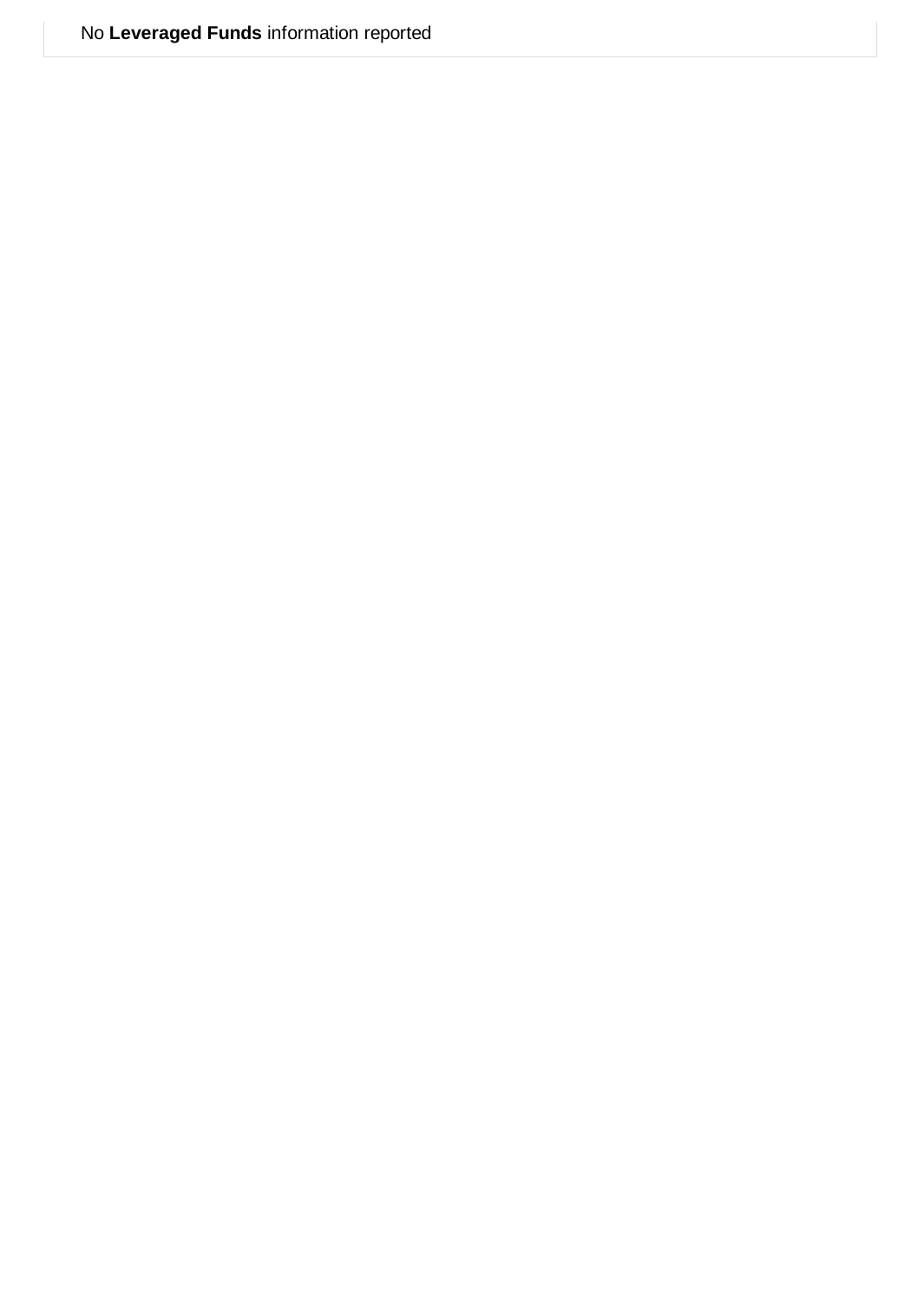## Keta Project Interim Report Project R/SFA/PD-1

### Stan Goto, Principal Investigator April 26, 2016

The Keta Project was designed to address gaps in existing research on purchasing behaviors among seafood consumers. These gaps include:

- 1. Undifferentiated consumer research that does not parse out consumer preferences for specific species of salmon;
- 2. Outdated or insufficient research on consumer perceptions of salmon pricing; and
- 3. Insufficient regional research that specifically addresses consumer preferences for salmon in Washington and Oregon.

Initially, the project employed four graduate students: two from the MBA program at WWU and two MEd students from Adult and Higher Education. Eventually, one of the MBA students left the project.

In consultation with the Puget Sound Salmon Commission (PSSC), the investigators developed an initial electronic survey instrument to be distributed to seafood consumers. This instrument addressed gap No. 1 above by including questions concerning the purchasing trends of keta (chum) salmon and pink salmon (two species of interest to PSSC). The investigators also developed point-of-sale items and informed consent materials per IRB requirements.

These items were pilot tested at an independent grocery store (two locations) and a seafood specialty retailer in Bellingham, Washington. At each retail outlet, point-of-sale materials were posted at the seafood counter. A display encouraged retail shoppers to take an electronic survey. A similar call for research participation was included in the grocery store's monthly newsletter. These efforts produced 138 survey responses.

The investigators solicited input from Washington Sea Grant representative, Pete Granger, who noted the importance of price point data. To address this concern (see gap No. 2), the investigators added questions to examine how much consumers were willing to pay for certain premium attributes (e.g., sustainably caught, locally sourced) of salmon products. Further refinements to the survey instrument were suggested by students and faculty in the MBA program at WWU.

A Mechanical Turk (MTurk) account was established with Amazon.com to solicit participation from paid survey takers. Several small trials were conducted (A) to test the link with the revised electronic survey and (B) to determine an appropriate financial incentive that would yield a sufficient sample size. A customized version of the survey was then administered to each of the following states: Washington, Oregon, and California. Additionally, a generic version was administered to all other states. Table One indicates the number of responses collected.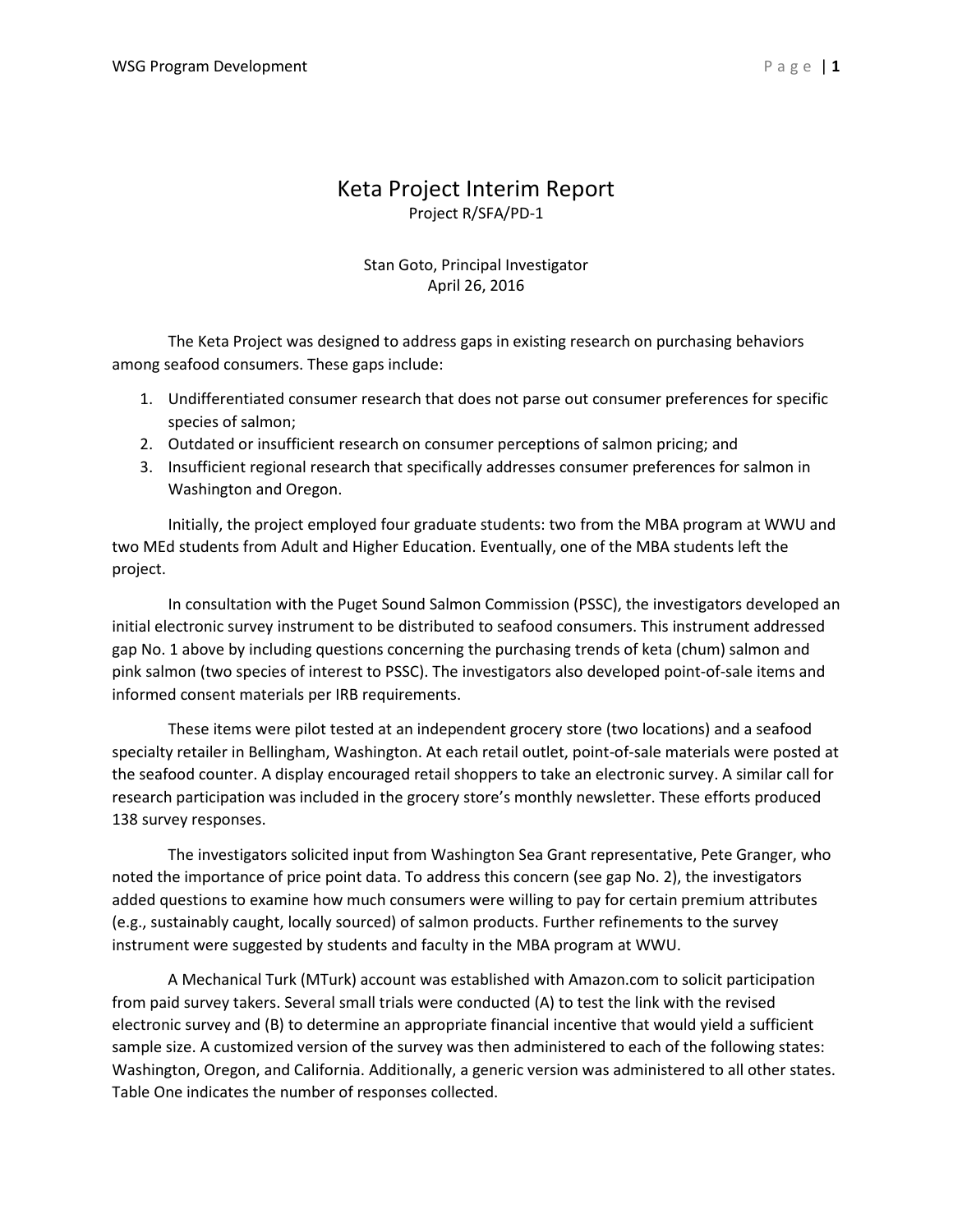#### **Table One: Survey Response Rates**

|                         | <b>Target Sample</b> | <b>Actual Sample Obtained</b>                                       |
|-------------------------|----------------------|---------------------------------------------------------------------|
| West Coast (WA, OR, CA) | 500                  | 599 total                                                           |
|                         |                      | (Including 165 WA MTurk,<br>138 WA point-of-sale, 86 OR,<br>210 CA) |
| <b>United States</b>    | 800                  | 311                                                                 |
| (minus WA, OR, CA)      |                      |                                                                     |

The original Washington Sea Grant proposal indicated that the survey would be administered through social media as part of a multi-pronged data collection strategy. This method was pilot tested via the grocery newsletter. However, the investigators have not pursued further distribution via social media because the target sample size for the West Coast was met.

The national sample is small and not geographically representative. Responses are unevenly distributed by region and skewed toward certain demographics (e.g., young, lower income). This is due in part to the nature of the MTurk worker pool and the structure of the MTurk interface. While it would be possible to administer the national survey again on MTurk, the investigators do not recommend this action for these reasons:

- The survey would unavoidably be administered to the same potential pool of survey takers, increasing the likelihood of duplicate submissions.
- Previous administrations of this survey on MTurk suggest that response rates top out at about 300 when a \$1.50 incentive is offered. To add 500 more responses to the national sample, the incentive would need to be increased substantially, perhaps to \$2.00 or more. This would be in addition to the \$180 MTurk service fee per 300 responses. The total cost would exceed the \$473 remaining in the data collection budget.
- The uneven geographic distribution of the national sample suggests that large parts of the country don't know or care enough about salmon consumption to respond to a salmon buying survey. This would make it exceedingly difficult to obtain a representative sample from all states.

The third challenge detailed in the list above (uneven interest in salmon consumption across the country) would be an issue in any attempt to collect additional national data via social media or other means. Therefore, the investigators believe it would impractical to seek a larger and more geographically representative sample at the national level. The current national sample of 311 will be